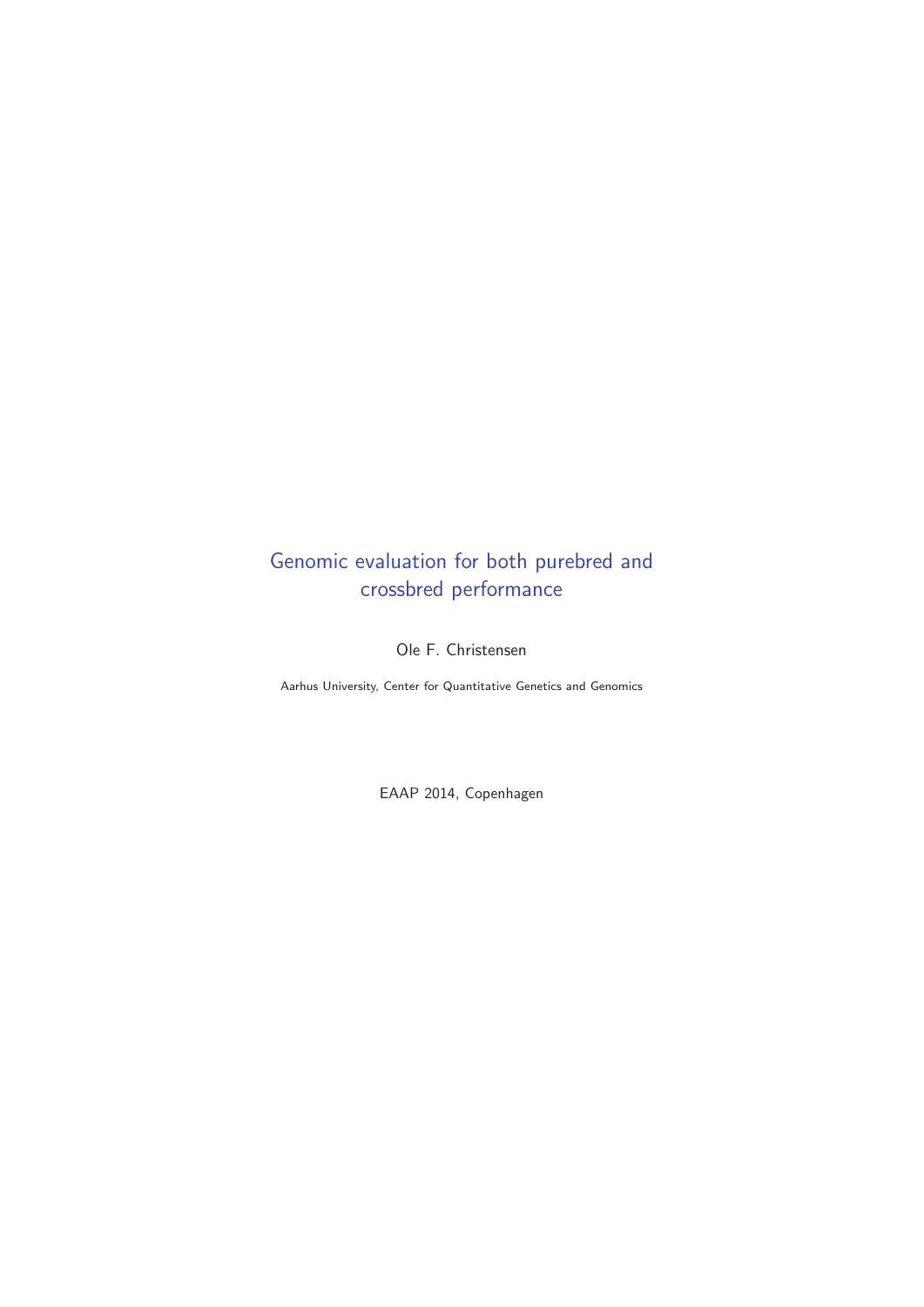## Motivation (pigs)

- Genomic selection has been implemented for purebreds.
- **EX Crossbreeding is predominant in the production.**
- Ideally, genomic evaluation should include records on crossbreds, and breeding values for crossbred performance should be presented.

Aim here: develop methods

- Two-breed terminal crossbreding
- Single-step method (pedigree and genomic)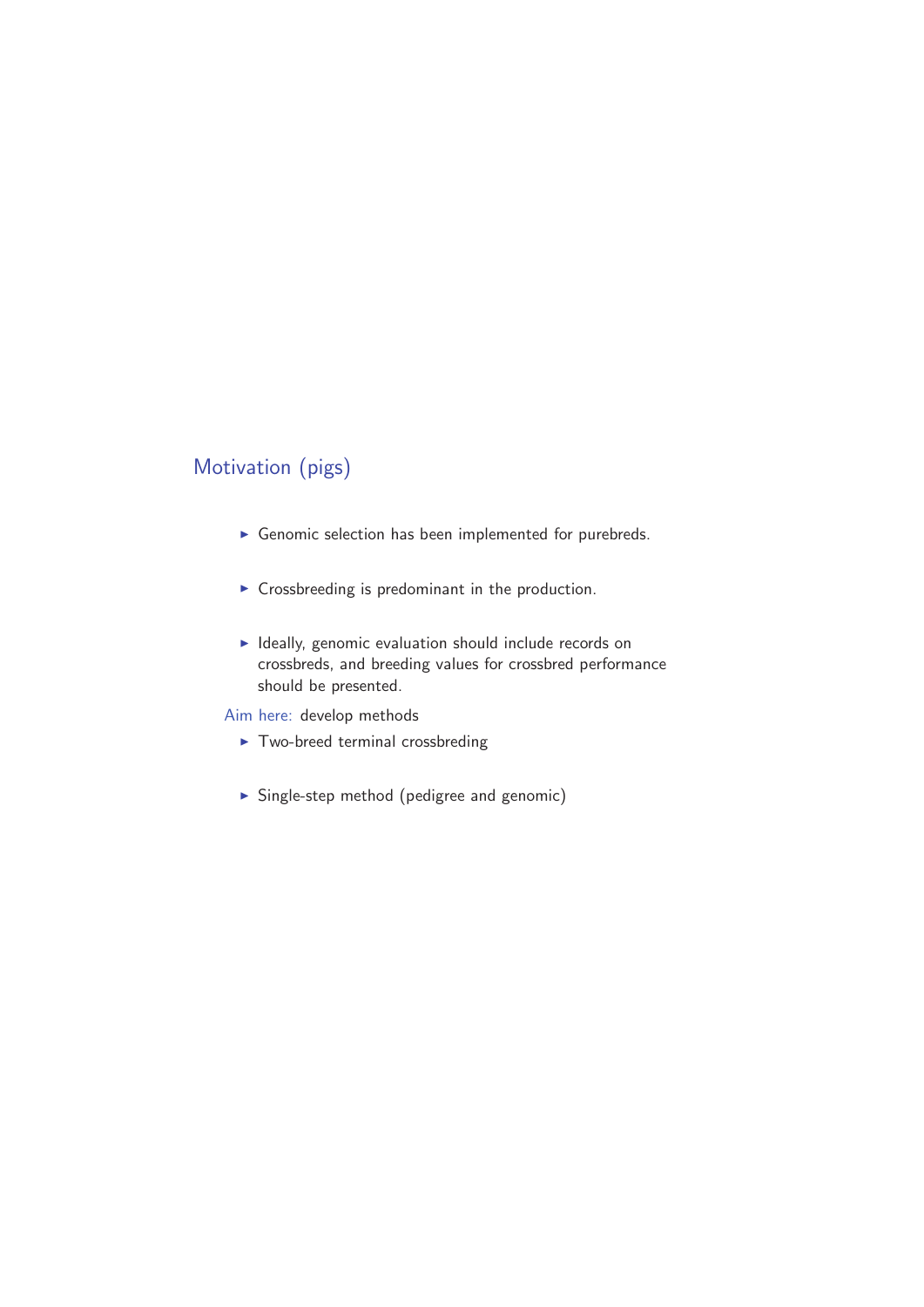#### **Outline**

- Genomic model for purebreds and crossbreds.
- Pedigree-based model for purebreds and crossbreds.
- Single-step method for purebreds and crossbreds
- **Future work**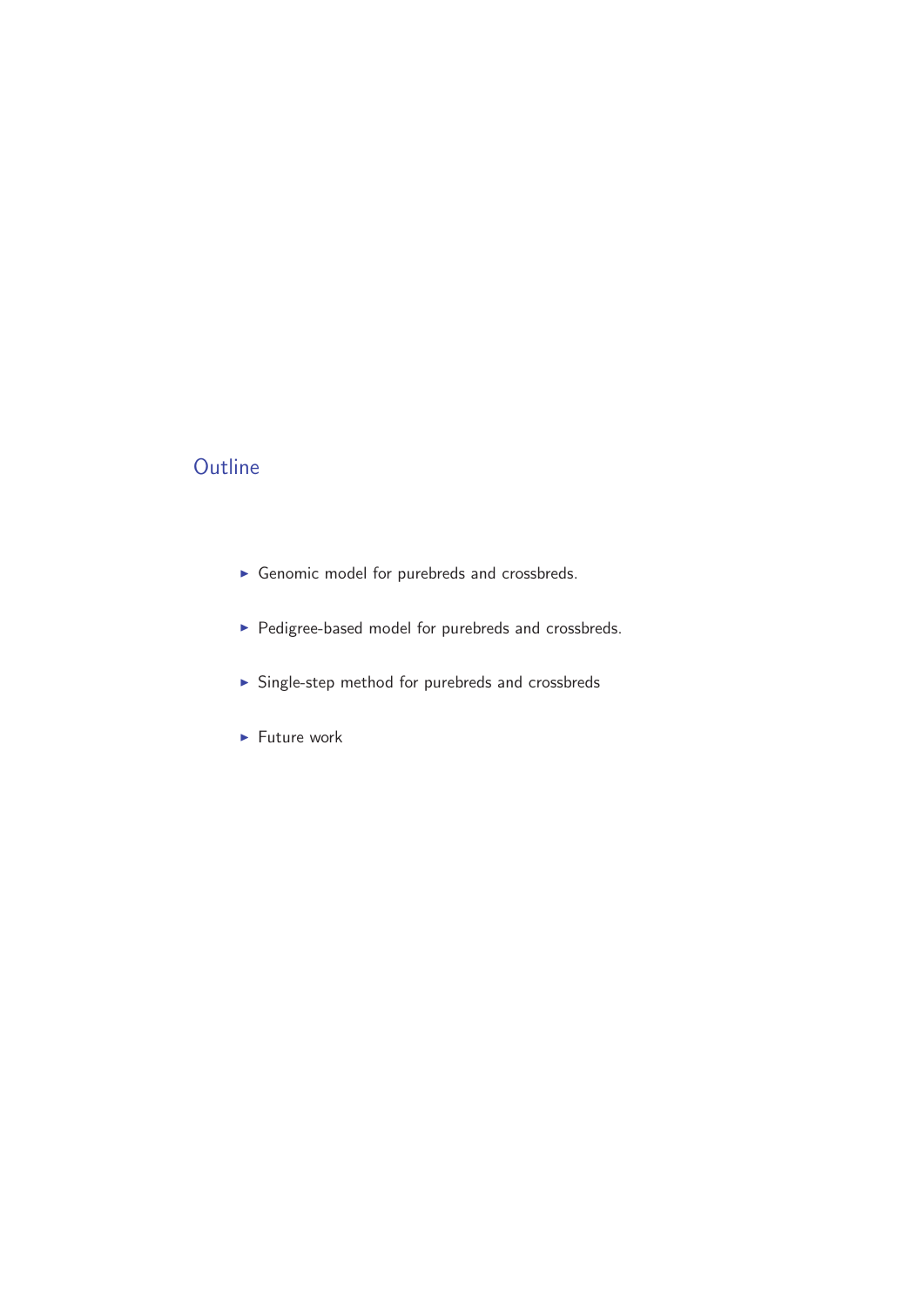#### Genomic model for purebreds and crossbreds

• Purebreds

$$
\mathbf{y}_{A} = \mu_{A} \mathbf{1} + \mathbf{m}_{A} \beta_{A} + \mathbf{e}_{A},
$$

$$
\mathbf{y}_{B} = \mu_{B} \mathbf{1} + \mathbf{m}_{B} \beta_{B} + \mathbf{e}_{B},
$$

where  $\mathbf{m}_{ij}^{\mathcal{A}} = 0, 1, 2$  for genotypes 11, 12, 22 (same for  $\mathbf{m}_{ij}^{\mathcal{B}}$ ).

► Crossbreds (Ibanez et al, 2009):

$$
\mathbf{y}_{\mathcal{A}\mathcal{B}} = \mu_{\mathcal{A}\mathcal{B}} \mathbf{1} + \mathbf{q}_{\mathcal{A}} \boldsymbol{\beta}_{\mathcal{A}}^c + \mathbf{q}_{\mathcal{B}} \boldsymbol{\beta}_{\mathcal{B}}^c + \mathbf{e}_{\mathcal{A}\mathcal{B}}
$$

where  $\mathbf{q}_{ij}^{\mathcal{A}} = 0, 1$  for haplotypes 1, 2 (same for  $\mathbf{q}_{ij}^{\mathcal{B}}$ ).

- Genotypes phased to breed of origin.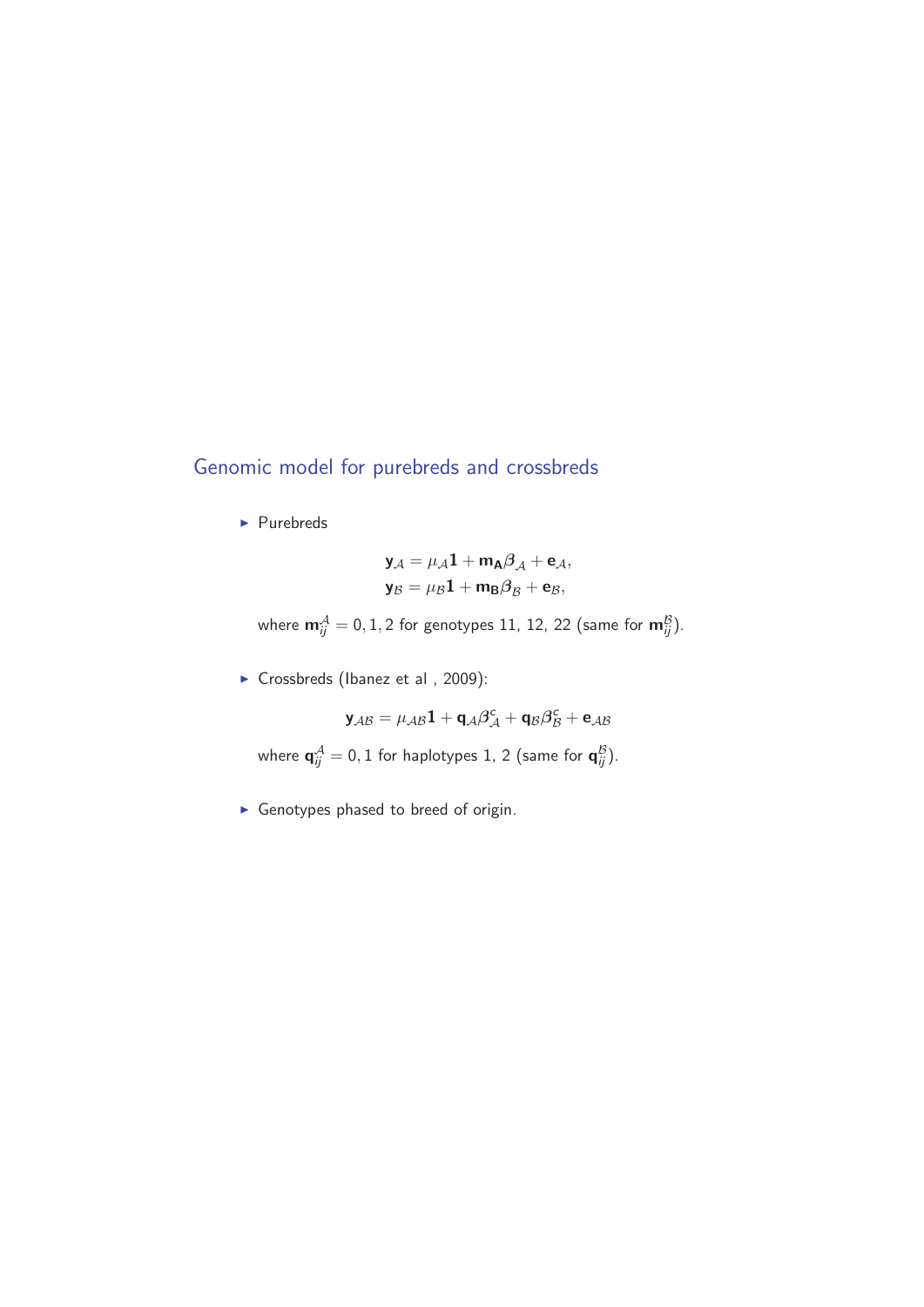Genomic model for purebreds and crossbreds

$$
\mathbf{y}_{A} = \mu_{A}\mathbf{1} + \mathbf{a}_{A} + \mathbf{e}_{A},
$$
  
\n
$$
\mathbf{y}_{B} = \mu_{B}\mathbf{1} + \mathbf{a}_{B} + \mathbf{e}_{B},
$$
  
\n
$$
\mathbf{y}_{AB} = \mu_{AB}\mathbf{1} + \mathbf{c}_{AB}^{A} + \mathbf{c}_{AB}^{B} + \mathbf{e}_{AB}
$$

- $\blacktriangleright$  BVs for purebred performance:  $\mathbf{a}_{\mathcal{A}} = \mathbf{m}_{\mathbf{A}} \beta_{\mathcal{A}}$ ,  $\mathbf{a}_{\mathcal{B}} = \mathbf{m}_{\mathbf{B}} \beta_{\mathcal{B}}$
- ► Partial genetic effects:  $\mathbf{c}_{AB}^{\mathcal{A}} = \mathbf{q}_{A}\beta_{A}^{\mathcal{C}}, \mathbf{c}_{AB}^{\mathcal{B}} = \mathbf{q}_{B}\beta_{B}^{\mathcal{C}}.$
- ► BVs for crossbred performance:  $\mathbf{c}_{\mathcal{A}} = \mathbf{m}_{\mathcal{A}} \beta_{\mathcal{A}}^c$ ,  $\mathbf{c}_{\mathcal{B}} = \mathbf{m}_{\mathcal{B}} \beta_{\mathcal{B}}^c$
- Equiv. model: 2 Genomic breed specific "partial" relationship matrices,  $G^{(\mathcal{A})}$ ,  $G^{(\mathcal{B})}$ .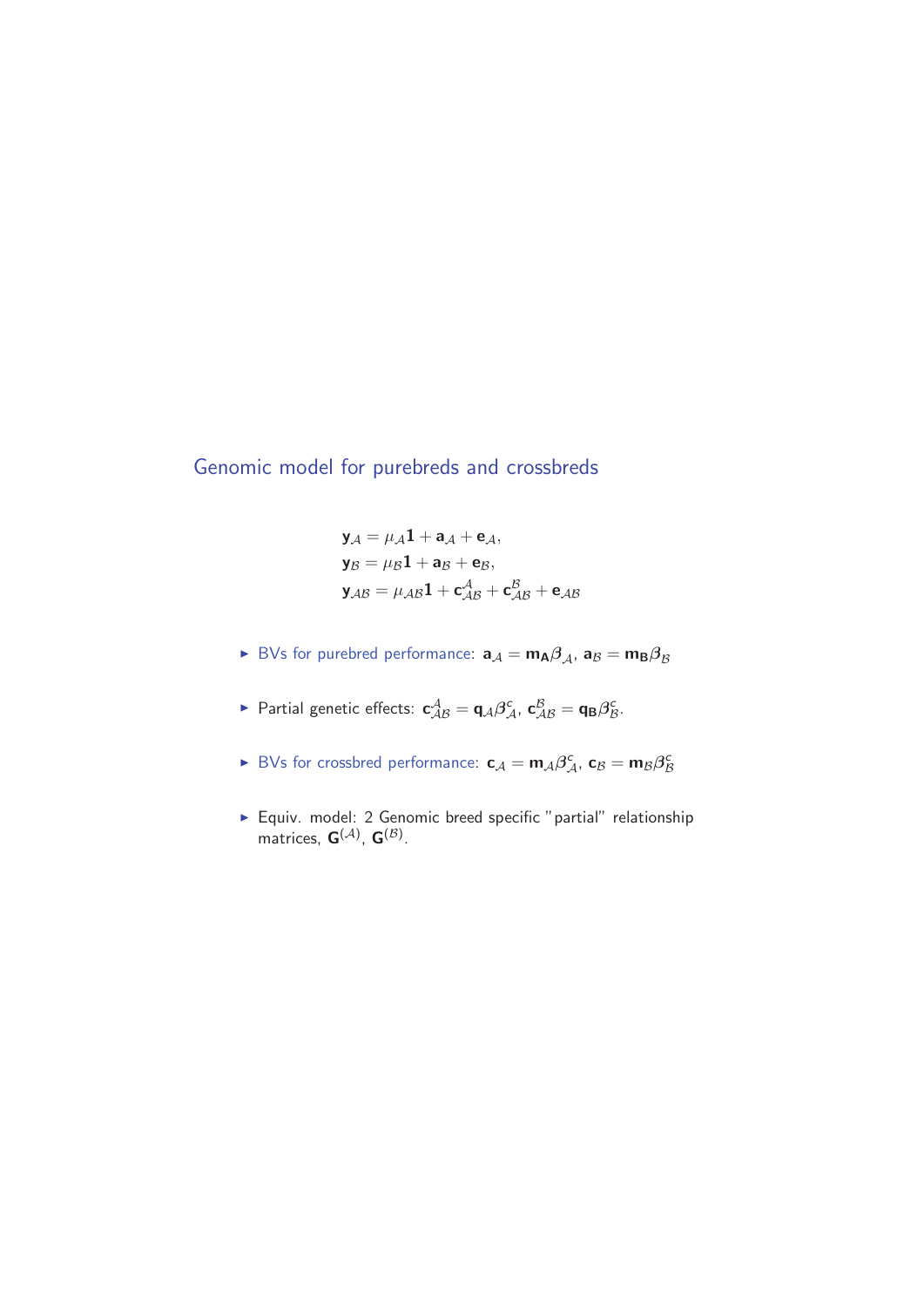#### Genomic breed A partial relationship matrix



- For breed  $A: \mathbf{m}_{ij}^A = 0, 1, 2$  for genotypes 11, 12, 22
- For crossbreds:  $\mathbf{q}_{ij}^{\mathcal{A}} = 0, 1$  for haplotypes 1, 2.
- ► Allele frequency:  $\bar{p}_j$ .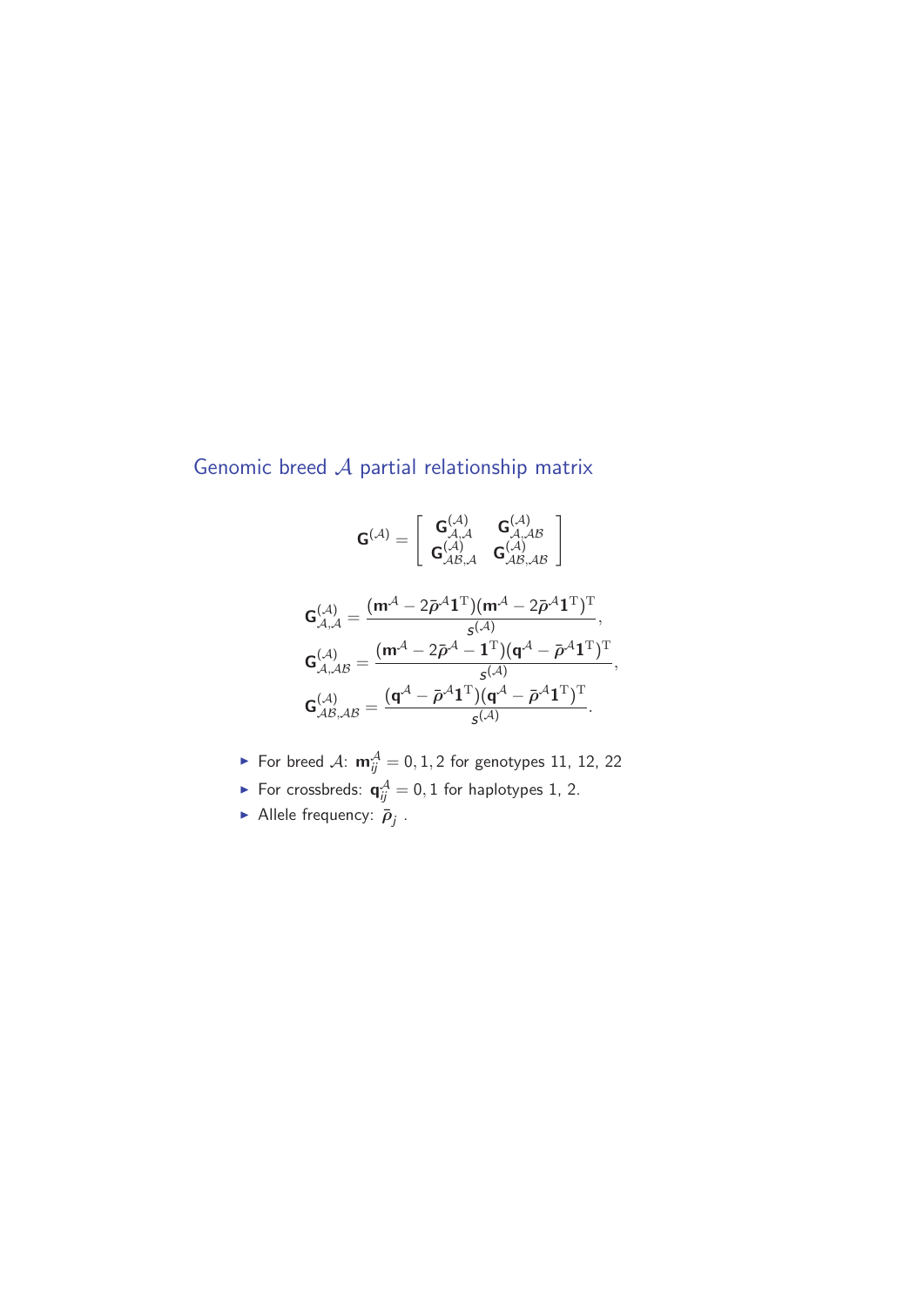## Pedigree-based model

(Wei and van der Werf, 1994)

$$
\mathbf{y}_{A} = \mu_{A}\mathbf{1} + \mathbf{Z}_{A}\mathbf{a}_{A} + \mathbf{e}_{A},
$$
  
\n
$$
\mathbf{y}_{B} = \mu_{B}\mathbf{1} + \mathbf{Z}_{B}\mathbf{a}_{B} + \mathbf{e}_{B},
$$
  
\n
$$
\mathbf{y}_{AB} = \mu_{AB}\mathbf{1} + \mathbf{c}_{AB}^{A} + \mathbf{c}_{AB}^{B} + \mathbf{e}_{AB},
$$

where

- $\blacktriangleright$  BVs for purebred performance:  $\mathbf{a}_{\mathcal{A}}$ ,  $\mathbf{a}_{\mathcal{B}}$ .
- $\blacktriangleright$  Breed of origin specific genetic effects:  $\mathbf{c}_{AB}^A$ ,  $\mathbf{c}_{AB}^B$ ,
- ► BVs for crossbred performance: **c**<sub>A</sub>, **c**<sub>B</sub>.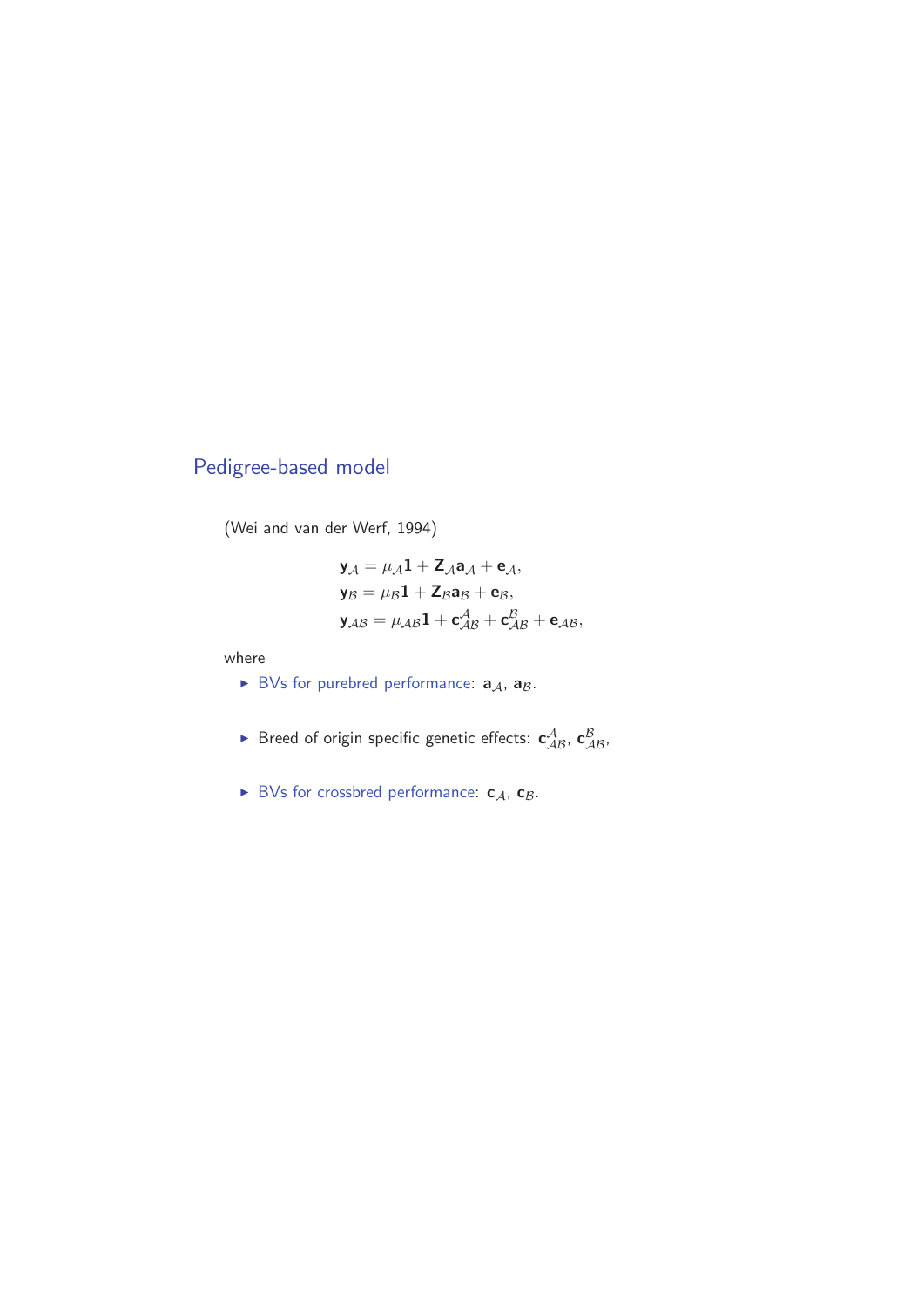#### Pedigree-based model

- ► BVs for crossbred performance **c**<sub>A</sub> are correlated with BVs for purebred performance  $\mathbf{a}_{\mathcal{A}}$  (genetic correlation) and with partial genetic effects  $\mathbf{c}_{AB}^{(A)}$  (partial pedigree relationships).
- Supports a breeding goal with both purebred and crossbred performance.
- Allows different genetic variances in two breeds.
- ► **c**<sub>A</sub>, **c**<sub>B</sub> captures dominance effects, different genetic background,  $G \times E$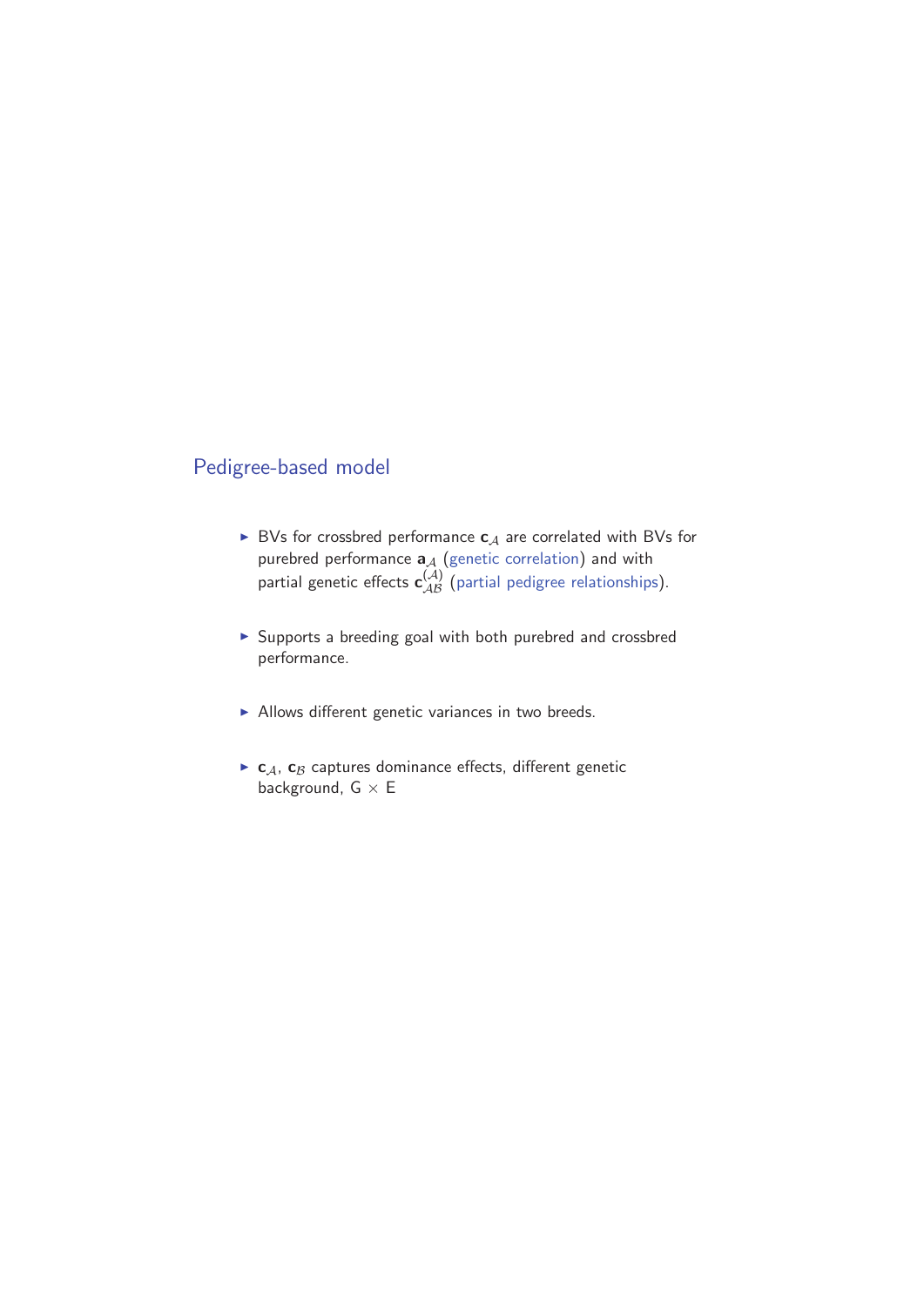#### Genetic covariances

 $\blacktriangleright$  Breed A:

$$
\text{Var}\left[\begin{array}{c} \mathbf{a}_{\mathcal{A}}^{(\mathcal{A})} \\ \star \\ \mathbf{c}_{\mathcal{A}} \\ \mathbf{c}_{\mathcal{A}\mathcal{B}}^{(\mathcal{A})} \end{array}\right] = \mathbf{\Sigma}_{\mathcal{B}}^{(\mathcal{A})} \bigotimes \mathbf{A}^{(\mathcal{A})}
$$

where  $\mathbf{A}^{(\mathcal{A})}$  is partial relationship matrix for breed  $\mathcal{A}$ (Garcia-Cortes and Toro, 2006).

- $\blacktriangleright$   $\mathbf{\Sigma}_{g}^{(\mathcal{A})}$ : 2 × 2 genetic variance-covariance matrix
- $\blacktriangleright$  Breed  $\beta$  is similar.
- $\blacktriangleright$  Breed  $\mathcal A$  and breed  $\mathcal B$  specific genetic effects are independent.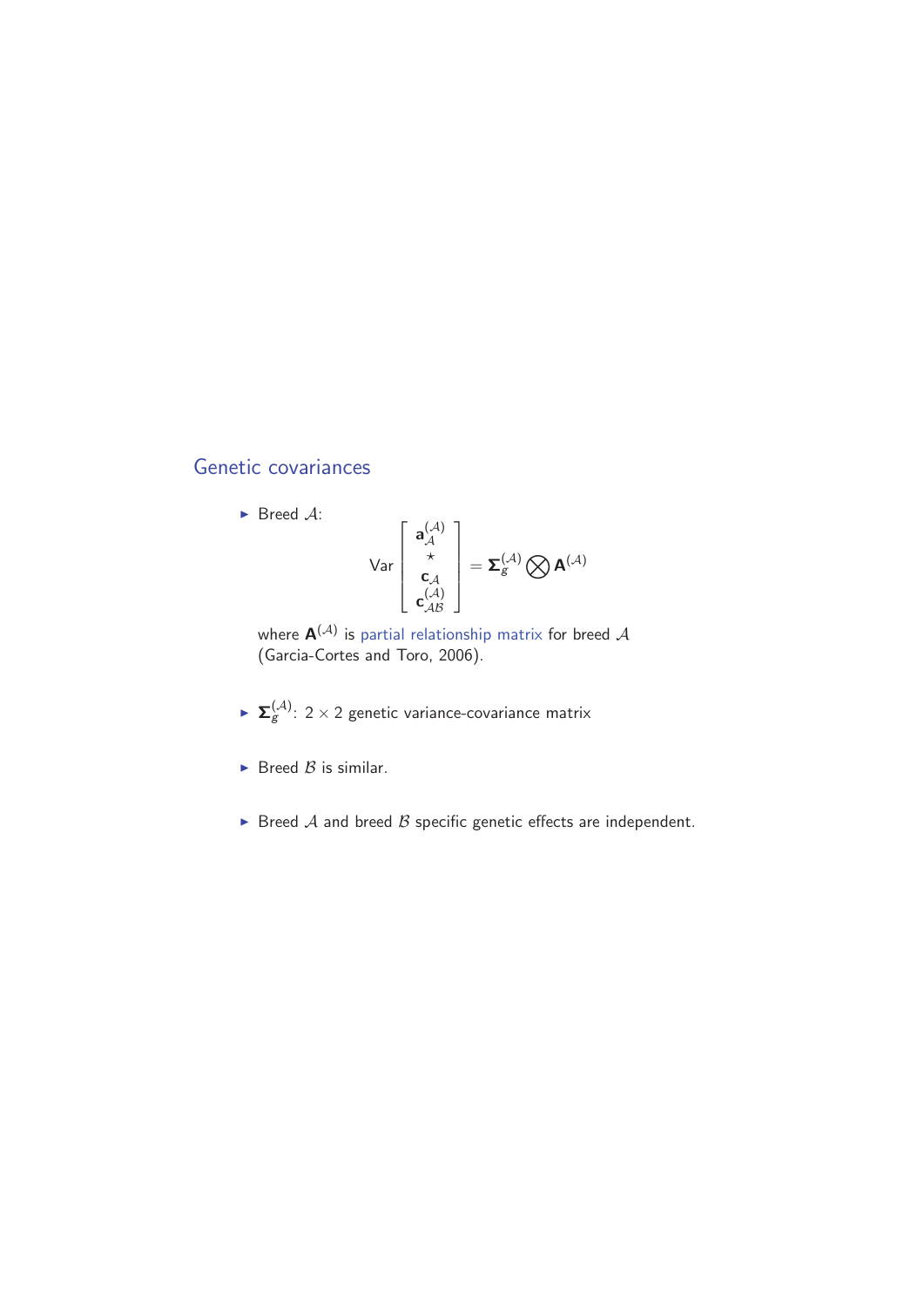# Partial relationship matrix **A**(A)

Recursions (Garcia-Cortes, 1996) :

$$
\mathbf{A}_{i,i'}^{(\mathcal{A})} = (\mathbf{A}_{f(i),i'}^{(\mathcal{A})} + \mathbf{A}_{m(i),i'}^{(\mathcal{A})})/2
$$

$$
\mathbf{A}_{i,i}^{(\mathcal{A})} = f_i^{\mathcal{A}} + (\mathbf{A}_{f(i),i'}^{(\mathcal{A})} + \mathbf{A}_{m(i),i'}^{(\mathcal{A})})/2
$$

where  $f_i^{\mathcal{A}} = 1, 0, 1/2$  for breed  $\mathcal{A}$ , breed  $\mathcal{B}$ , and crossbred  $\mathcal{A}\mathcal{B}$ .

- $\blacktriangleright$  Ignore breed  ${\mathcal{B}}$  animals in relationship matrix.
- Sparse inverse can be computed directly.
- Submatrix can be computed using Colleau (2002) algorithm.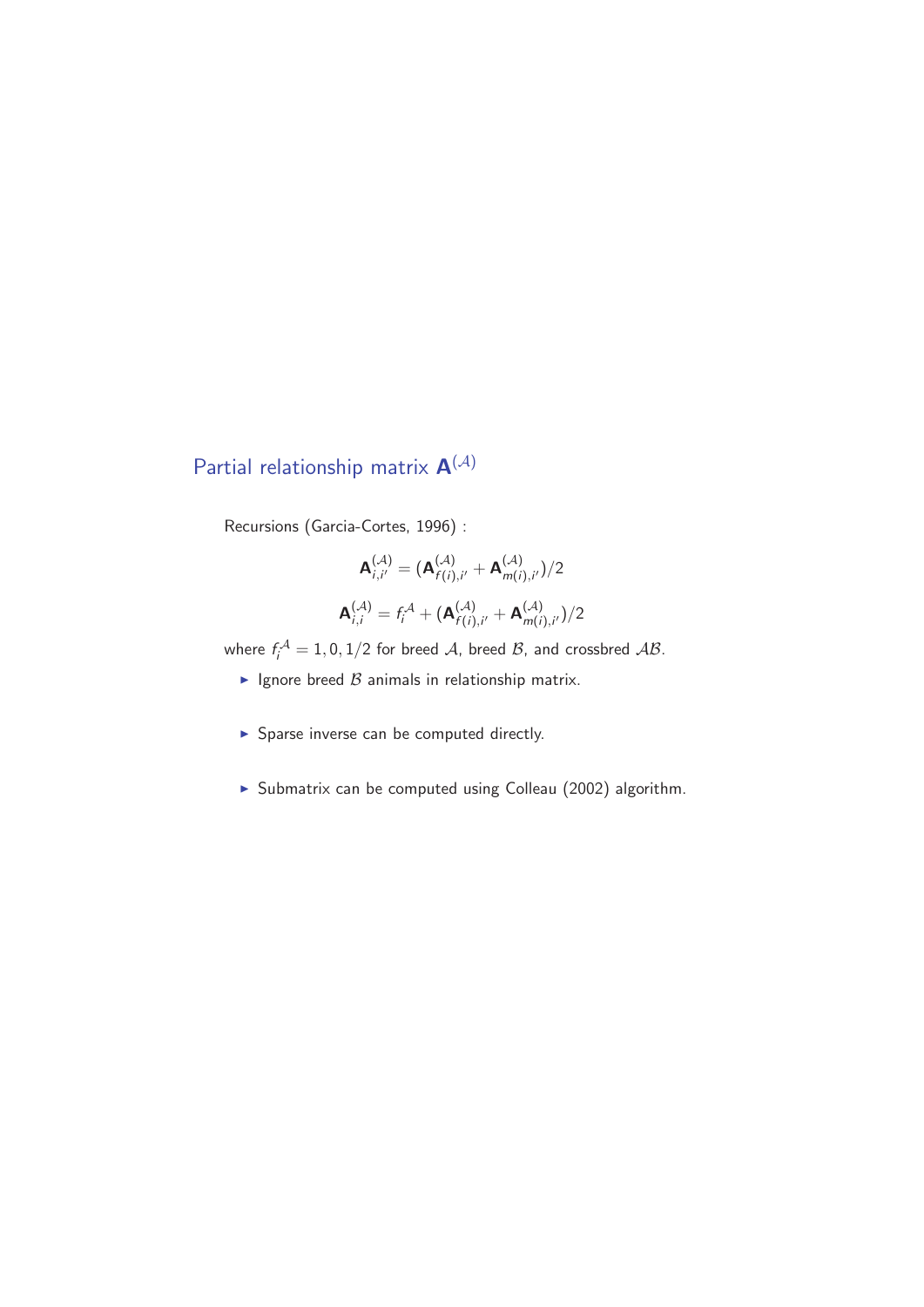### Combined relationship matrix

(pedigree and genomic)

- Combined partial relationship matrix:

$$
(\mathbf{H}^{(\mathcal{A})})^{-1} = \left[ \begin{array}{cc} (\mathbf{G}^{(\mathcal{A})})^{-1} - (\mathbf{A}_{11}^{(\mathcal{A})})^{-1} & \mathbf{0} \\ \mathbf{0} & \mathbf{0} \end{array} \right] + (\mathbf{A}^{(\mathcal{A})})^{-1}, (1)
$$

- $\blacktriangleright$   $\mathbf{G}_{a}^{(\mathcal{A})}$ : genomic partial relationship matrix
- ► Sparse inverse  $(A^{(\mathcal{A})})^{-1}$  computed directly.
- $\blacktriangleright$  **A** $_{11}^{(\mathcal{A})}$  computed using Colleau algorithm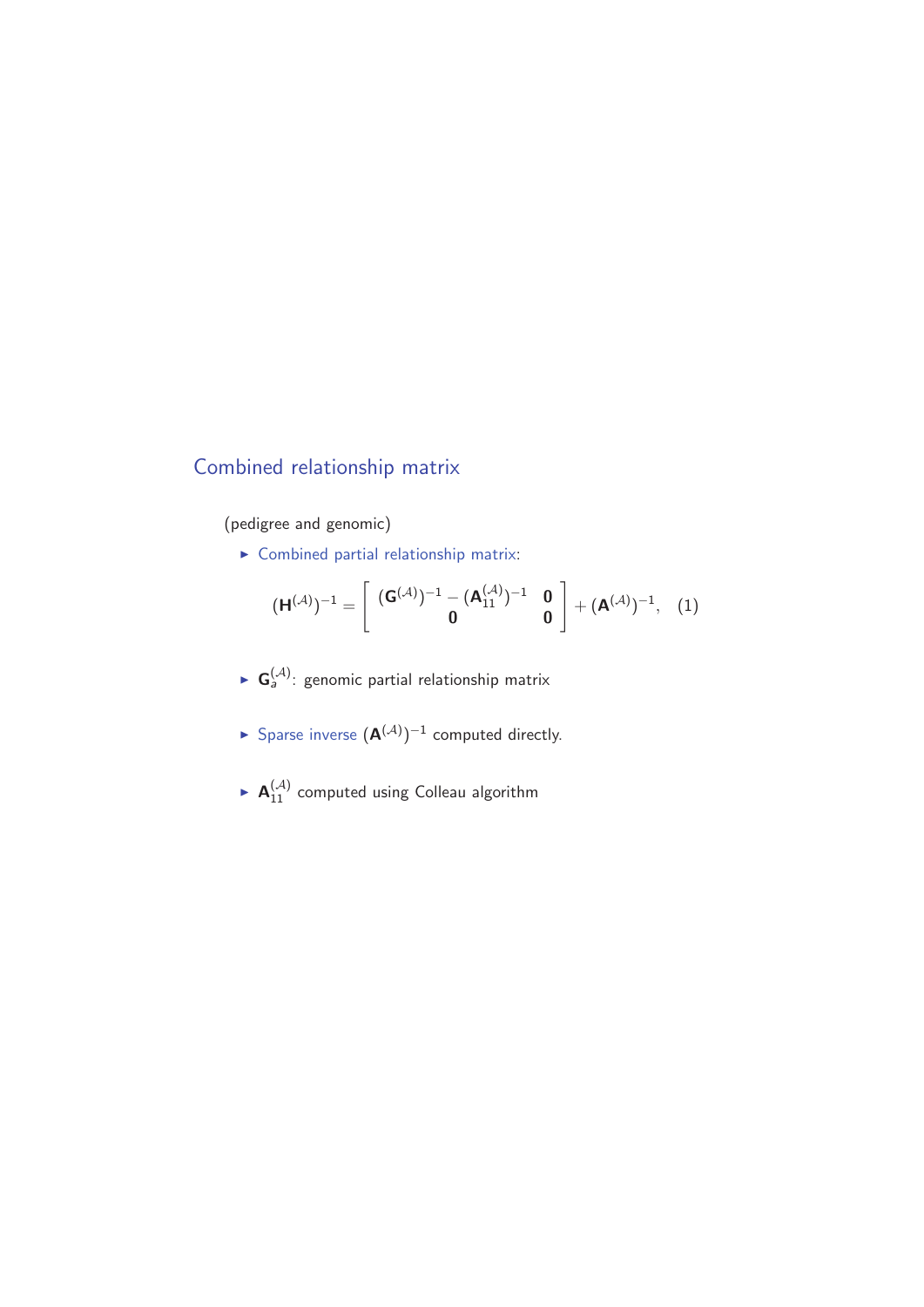#### Single-step method

- **>** Partial relationship matrices based on pedigree are replaced by combined partial relationship matrices.
- ► Can be fitted using standard software for multi-trait genetic evaluation using  $(\mathbf{H}^{(\mathcal{A})})^{-1}$  and  $(\mathbf{H}^{(\mathcal{B})})^{-1}$  as input.
- ▶ Compatibility of partial **G** and **A**: Linear adjustment of partial **G** towards partial **A**.
- Assumption: marker-data for crossbred animals can be phased to breed of origin.
- Method is available!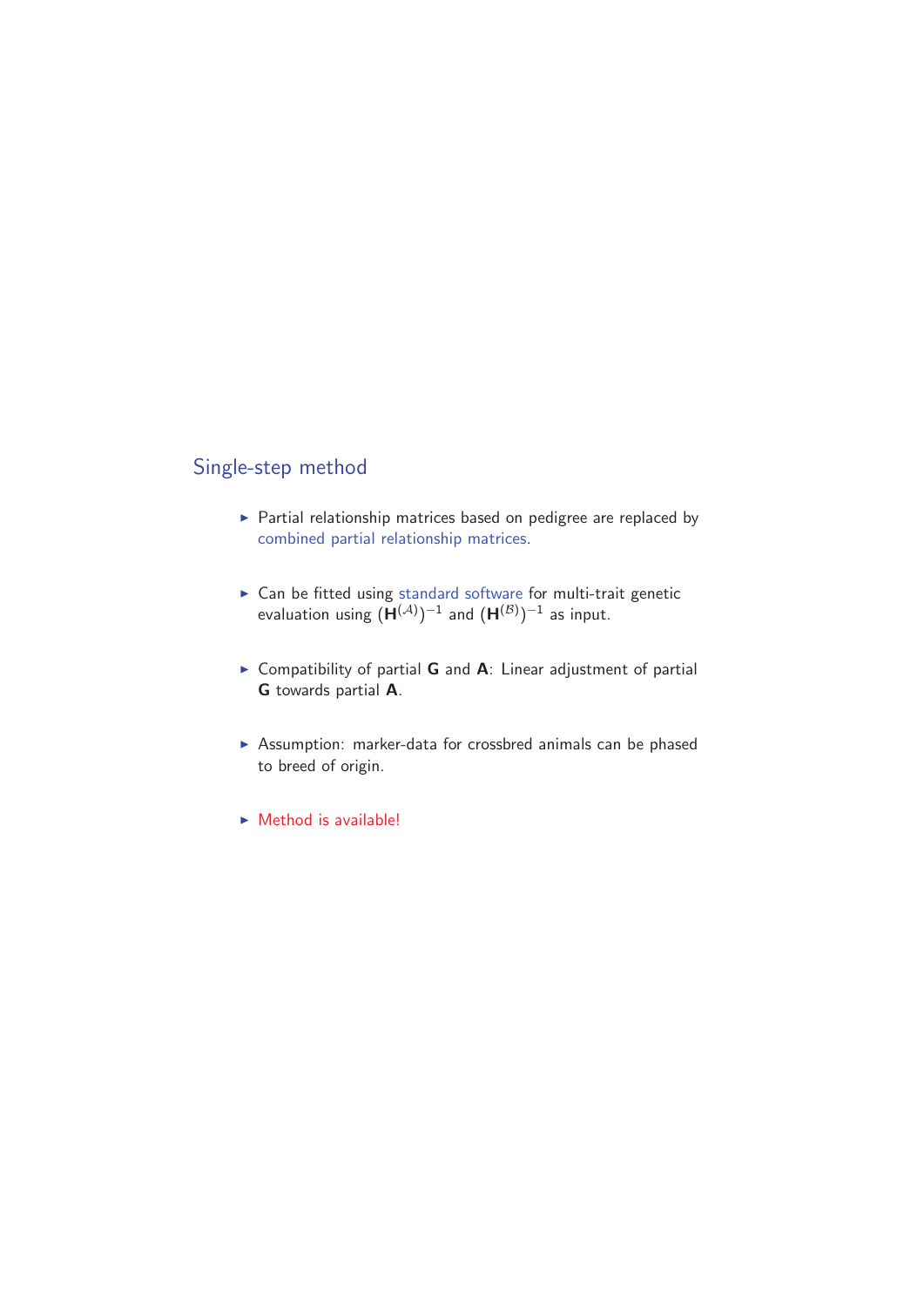#### Acknowledgements

- Co-authors: Per Madsen, Bjarne Nielsen, Guosheng Su
- **•** Project: "Developing genomic selection for a pig breeding system based on crossbreeding"
- Funding: through "Green Development and Demonstration Programme" (GUDP) by Danish Ministry of Food, Agriculture and Fisheries, Pig Research Centre and Aarhus University.